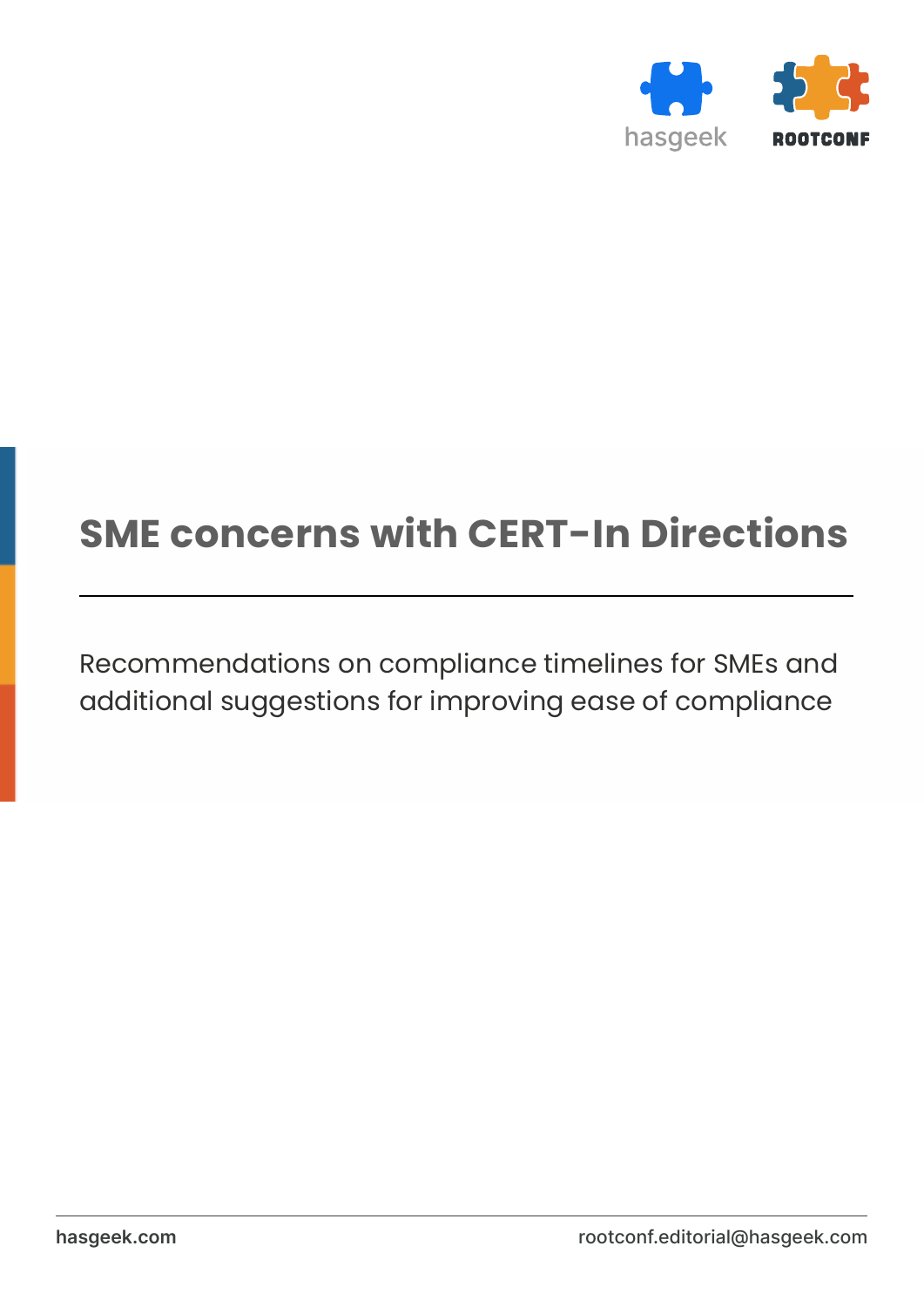### **About Hasgeek**

Hasgeek Learning Private Limited is a media platform company, incorporated in 2015. Hasgeek facilitates peer-reviewed conversations on technology and its impact on business and society. Hasgeek's brands include Rootconf, The Fifth Elephant, JSFoo, 50p and Privacy Mode. The current report is an outcome of the discussions held with tech leaders and senior engineers from SMEs on CERT-In's new cybersecurity directions.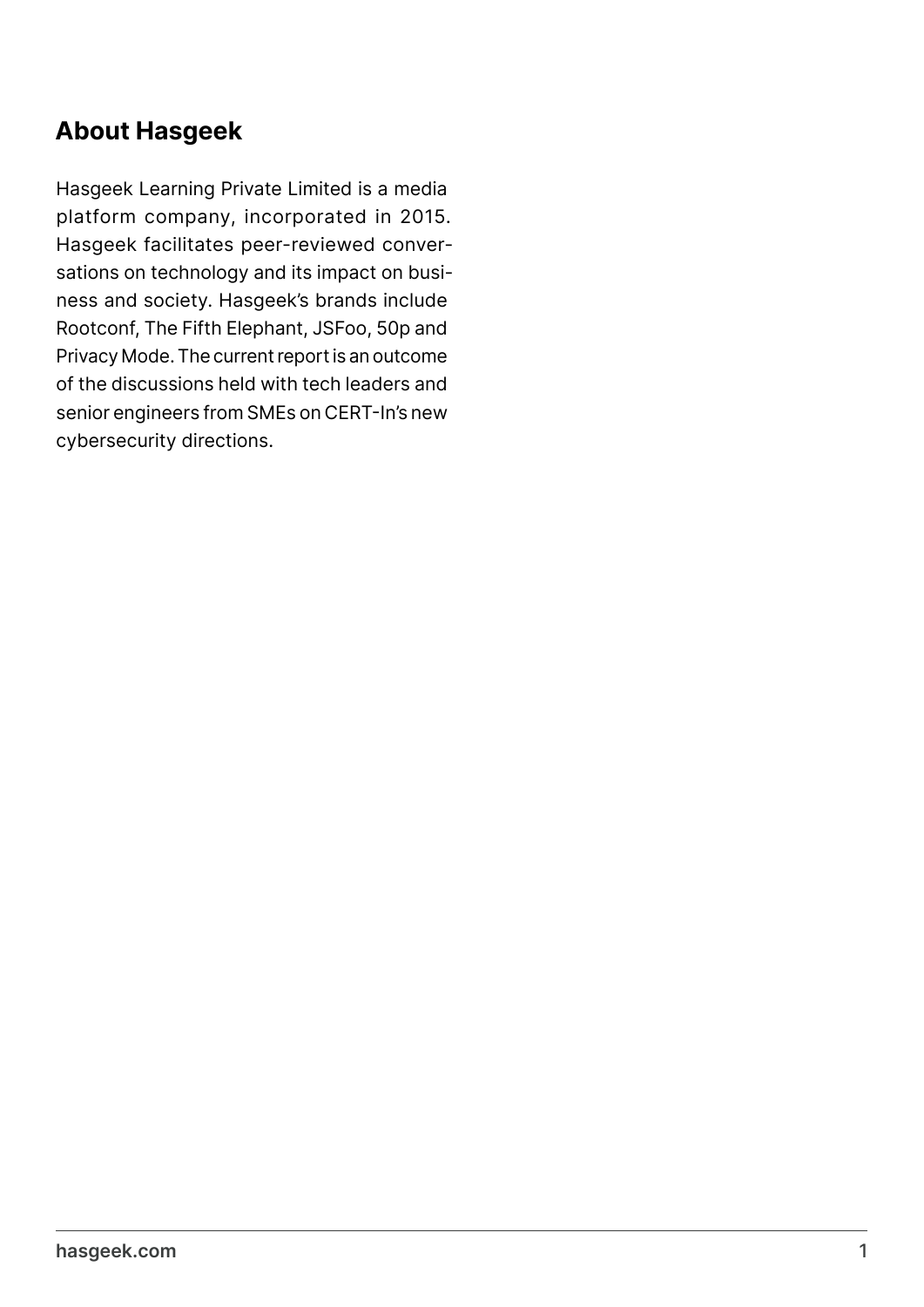## **Context**

On 28 April 2022, CERT-In released directions for cybersecurity incident reporting. With the compliance deadline of 28 June fast approaching, industry bodies shared their concerns with CERT-In and MoS Rajeev Chandrashekhar on 10 June 2022.

At the meeting, MoS asked for suggestions for a reasonable time frame for Small and Medium Enterprises (SMEs) to comply with CERT-In's directions. Rootconf organized a meeting with representatives from SMEs on 14 June 2022 to discuss the issue of compliance timeline. **SME representatives opined that 300 days from** 

#### **28 June 2022 is a reasonable time frame for complying with CERT-In's directions.**

The intention of this document is to collectively navigate through the new CERT-In directions published on 28th April 2022, with the SME community, and provide useful suggestions pertaining to the directions, such that there is ample time to incorporate them, and minimum friction in implementation. Additional suggestions that came up in the meeting are as follows: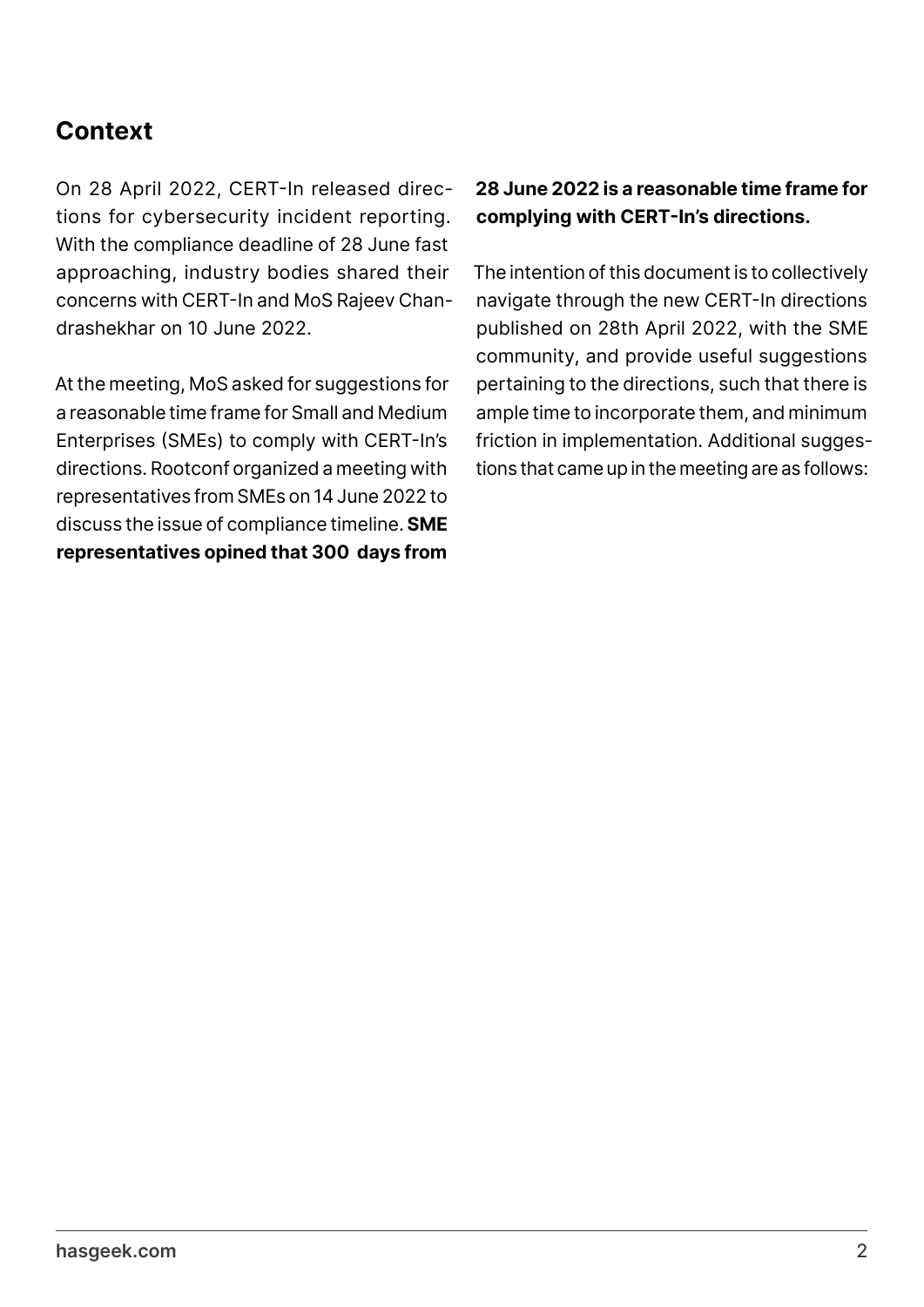| <b>Suggestion</b>                                                                                  | <b>Specific requests</b>                                                                                                                                                                                                                                                       |
|----------------------------------------------------------------------------------------------------|--------------------------------------------------------------------------------------------------------------------------------------------------------------------------------------------------------------------------------------------------------------------------------|
| Periodic consultations with industry<br>bodies to discuss issues that emerge<br>during compliance. | Increase clarity around logging data; both<br>1.<br>around exact data logging requirements<br>for service providers, and the number of<br>days that the data is to be stored, as costs<br>increase almost exponentially with time.b.<br>Requires external validation services. |
|                                                                                                    | 2. On incident reporting:                                                                                                                                                                                                                                                      |
|                                                                                                    | Create a "good Samaritan" framework for<br>individuals in organizations who report<br>incidents.                                                                                                                                                                               |
|                                                                                                    | Require reporting when systems are<br>impacted due to DDoS/DoS attacks and<br>not for every targeted scan.                                                                                                                                                                     |
|                                                                                                    | Maintenance of a portal by CERT-In, with<br>form-based submissions as a reporting<br>mechanism to streamline the process.                                                                                                                                                      |
|                                                                                                    | 3. Investigation participation of service<br>providers, when required, over email,<br>phone or remote video conferencing as<br>opposed to being summoned in person.                                                                                                            |
|                                                                                                    | 4. Parity in compliance requests for both<br>foreign and Indian companies.                                                                                                                                                                                                     |
|                                                                                                    | 5. Provide clarity on methods used by<br>CERT-In to ensure security of the data<br>they receive.                                                                                                                                                                               |
| Organize training and capacity building<br>for law enforcement officers.                           | Build knowledge around data access and<br>1.<br>sharing that are stipulated in the current<br>sharing regulations.                                                                                                                                                             |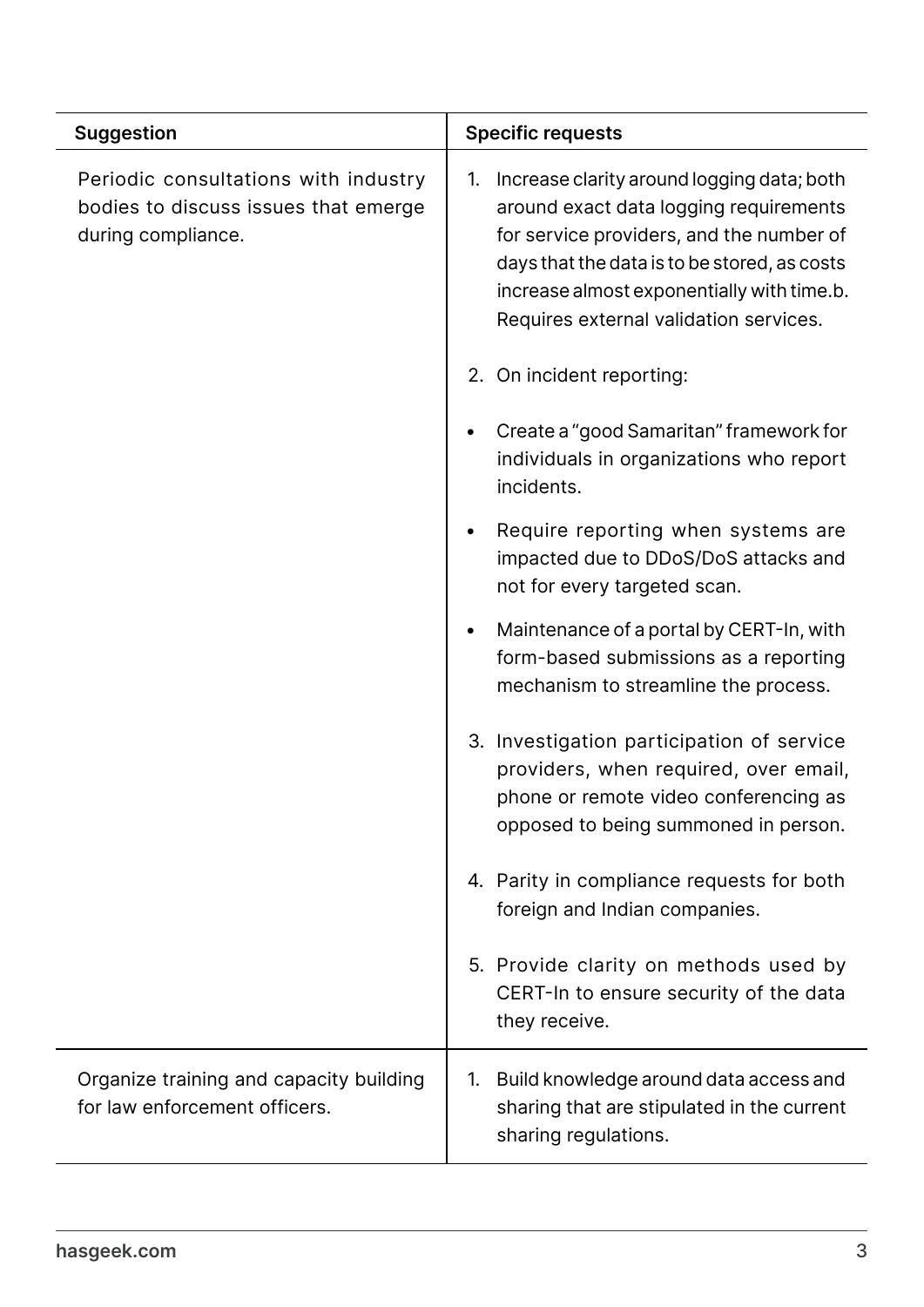| <b>Suggestion</b>                                            | <b>Specific requests</b>                                                                                                                                                                                                                                                                                                                                                                                     |
|--------------------------------------------------------------|--------------------------------------------------------------------------------------------------------------------------------------------------------------------------------------------------------------------------------------------------------------------------------------------------------------------------------------------------------------------------------------------------------------|
|                                                              | 2. Manage incident reports handling of<br>complex deployments.                                                                                                                                                                                                                                                                                                                                               |
| Introduce certification-like approach for<br>compliance.     | Help organizations to implement the<br>1.<br>requirements in a more structured manner.<br>The compliance can thus be transparently<br>evaluated based on the requirements.                                                                                                                                                                                                                                   |
| Provide a wider range of options for<br>customer validation. | Aadhaar-based customer validation via<br>$1_{-}$<br>services such as digio.in and bureau.id,<br>which do not collect a copy of Aadhaar but<br>use it for name and address verification or<br>Aadhaar signatures through separate OTPs.<br>2. Vetting of third-party identity validation<br>providers outside of India to facilitate<br>foreign companies' and nationals' identity<br>and address validation. |

Rootconf is invested in facilitating further interactions between CERT-In and representatives from the SME community to improve the state of cybersecurity in the Indian tech ecosystem.